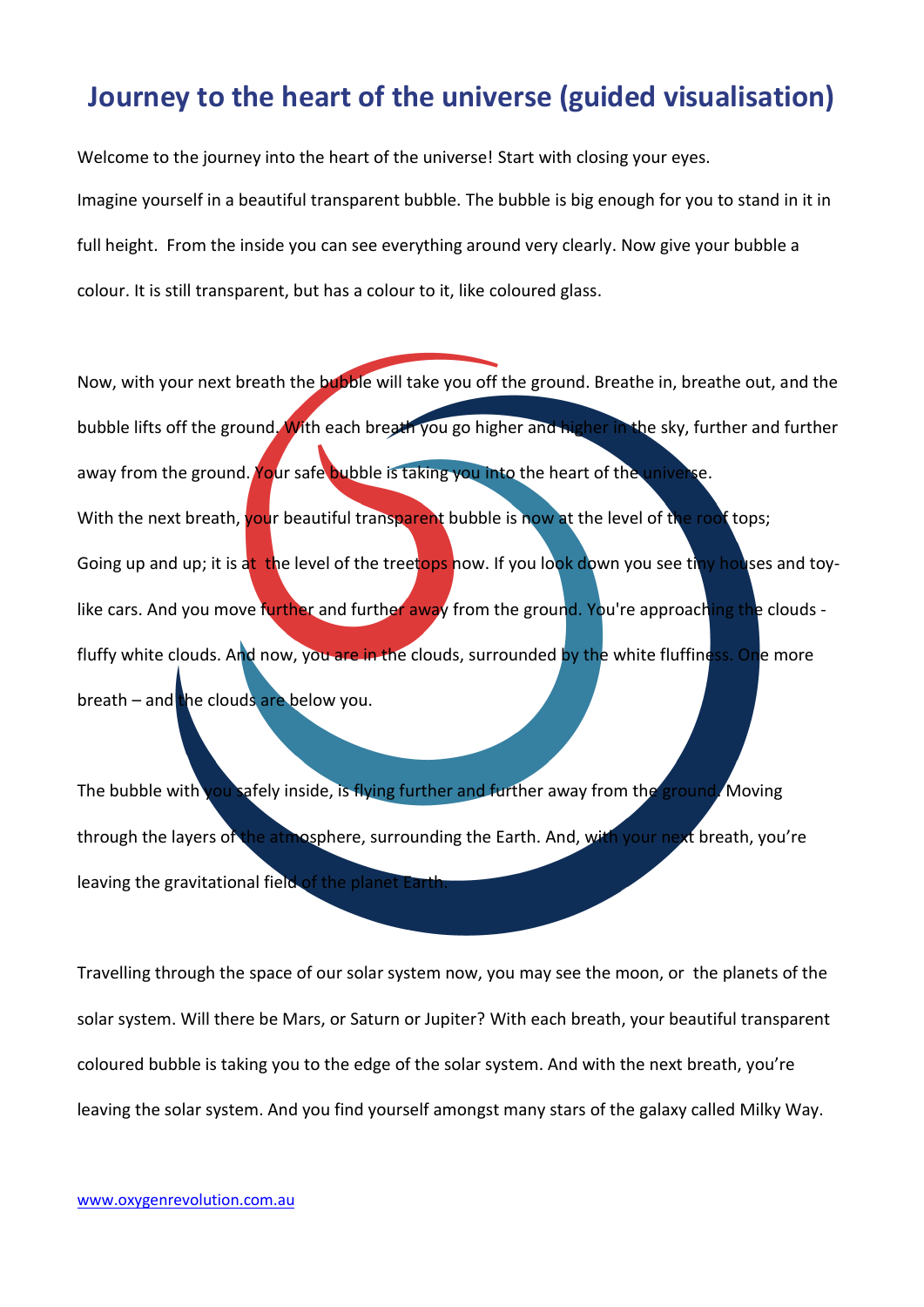This galaxy is home to our solar system and many more suns, planets and moons. You are travelling so smoothly that you barely notice any movement of the bubble, while approaching the boundaries of the galaxy Milky Way. And with the next breath or two, your bubble will take you into the intergalactic space. It is a space between billions of galaxies. They all form a fabric of the universe.

Wherever you look, you can see endless, infinite space and different celestial bodies. There may be comets, asteroids or meteors. Fascinating. And you're floating in your beautiful protective bubble. You can see everything. You can hear everything. And you're 100% safe.

Here is a spot in the center of the universe, where your bubble stops. And it is a perfect spot to observe. You might want to look up and down, right and left. And notice, millions, billions, trillions of stars. Some are brighter, some look dull. They may shine with different colours. Some might look greenish, some may seem red, others may seem yellow or white. You observe, inhale, exhale. Your breath is calm, gentle and slow. And it is absolutely safe. It is so very peaceful. Being there feels like the universe is hugging you. The universe is welcoming you. You know that you're loved, and you're safe, and you're being looked after. You may want to ask a question that has been on your mind. You can ask the universe, and sit there in your bubble, and wait for an answer. The answer may come as a word, as a colour, as a sentence or as a feeling.

You may feel the answer, or you may see the words in your mind's eye. It's okay if no answer comes this time. It is good to just ask the question, and let the universe take care of it. Keep breathing gently and slowly. Allow the beautiful silence of the heart of the universe to envelop you; enjoy this loving hug from the universe.